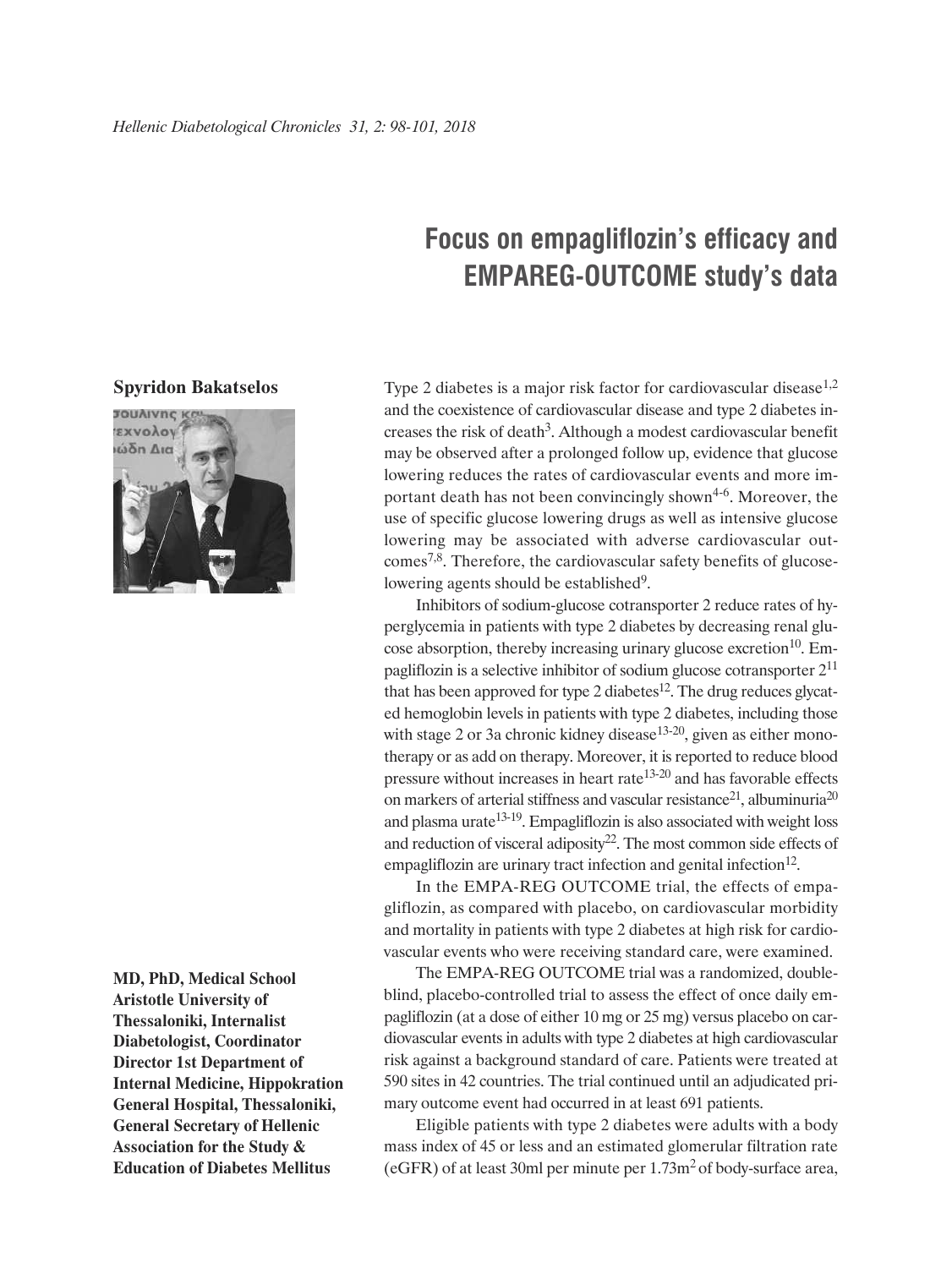according to MDR criteria. All the patients had established cardiovascular disease and had received no glucose-lowering agents for at least 12 weeks before randomization and had a glycated hemoglobin level of at least 7.0% and no more of 9.0% or had received stable glucose lowering therapy for at least 12 weeks before randomization and had a glycated hemoglobin level of at least 7.0% and no more than 10.0%.

Eligible patients underwent a 2-week open-label, placebo run-in period in which background glucose lowering therapy was unchanged. Patients meeting the inclusion criteria were then randomly assigned in a 1:1:1 ratio to receive either 10 mg or 25 mg of empagliflozin or placebo once daily.

Background glucose-lowering therapy was to remain unchanged for the first 12 weeks after randomization, although intensification was permitted if the patient had a confirmed fasting glucose level of more than 240 mg/dl. In cases of medical necessity, dose reduction or discontinuation of background medication could occur. After week 12, investigators were encouraged to adjust glucose-lowering therapy at their discretion to achieve glycemic control according to local guidelines. Throughout the trial, investigators were encouraged to treat other cardiovascular risk factors (including dyslipidemia and hypertension) to achieve best available standard of care according to local guidelines. Patients were instructed to attend the clinic at prespecified times, which included a follow up visit 30 days after the end of treatment.

The primary outcome was a composite of death from cardiovascular causes, nonfatal myocardial infarction (excluding silent myocardial infarction), or nonfatal stroke. The key secondary outcome was a composite of the primary outcome plus hospitalization for unstable angina.

Safety was assessed on the basis of adverse events that occurred during treatment or within 7 days after the last dose of a study drug. Adverse events of special interest included confirmed hypoglycemic adverse events, and adverse events reflecting urinary tract infection, genital infection, volume depletion, acute renal failure, bone fracture, diabetic ketoacidosis, and thromboembolic events.

A total of 7.028 patients underwent randomization from September 2010 through April 2013. Of these patients, 7.020 were treated and included in the primary analysis.

At baseline, demographic and clinical charac-

teristics were well balanced between the placebo group and the empagliflozin group. According to the inclusion criteria, more than 99% of patients had established cardiovascular disease, and patients were well treated with respect to the use of lipidlowering therapy and antihypertensive medications at baseline. The median duration of treatment was 2.6 years, and the median observation time was 3.1 years; both durations were similar in the pooled empagliflozin group the placebo group.

The primary outcome occurred in a significantly lower percentage of patients in the empagliflozin group  $[490 \text{ of } 4.687(10.5\%)]$  than in the placebo group [282 of 2.333 (12.1%)] (hazard ratio in the empagliflozin group, 0.86: 95.02% confidence interval,  $0.74$  to  $0.99$ :  $P < 0.001$ ) for non-inferiority and P= 0.04 for superiority.

The key secondary outcome occurred in 599 of 4.687 patients (12.8%) in the empagliflozin group and 333 of 2.333 patients (14.3%) in the placebo group (hazard ratio, 0.89: 95% confidence interval, 0.78 to 1.01; P< 0.001) for noninferiority and P=0.08 for superiority.

As compared with placebo, empagliflozin resulted in a significant lower risk of death from cardiovascular causes (hazard ratio, 0.62; 95% confidence interval,  $0.49$  to  $0.77$ ;  $P < 0.001$ ), death from any cause (hazard ratio, 0.68; 95% confidence interval,  $0.57$  to  $0.82$ ,  $P<0.001$ ) and hospitalization for heart failure (hazard ratio, 0.65; 95% confidence interval,  $0.50$  to  $0.85$ ; P=0.002). All categories of death from cardiovascular causes contributed to the reduction in cardiovascular death in the empagliflozin group. There were no significant between-group differences in the occurrence of myocardial infarction or stroke. Myocardial infarction was reported in 4.8% of patients in the empagliflozin group and 5.4% of those in the placebo group, and stroke in 3.5% and 3.0% of patients, respectively.

For the primary and key secondary outcomes, hazard ratios for the comparison between the 10 mg dose of empagliflozin versus placebo and the 25 mg dose versus placebo were virtually identical to those in the pooled analysis, but in the individual dose effects were not significant, owing to the smaller number of outcome events in the individual groups.

In prespecified sensitivity analyses based on events that occurred within 30 days after last dose of a study drug, results for the primary outcome, car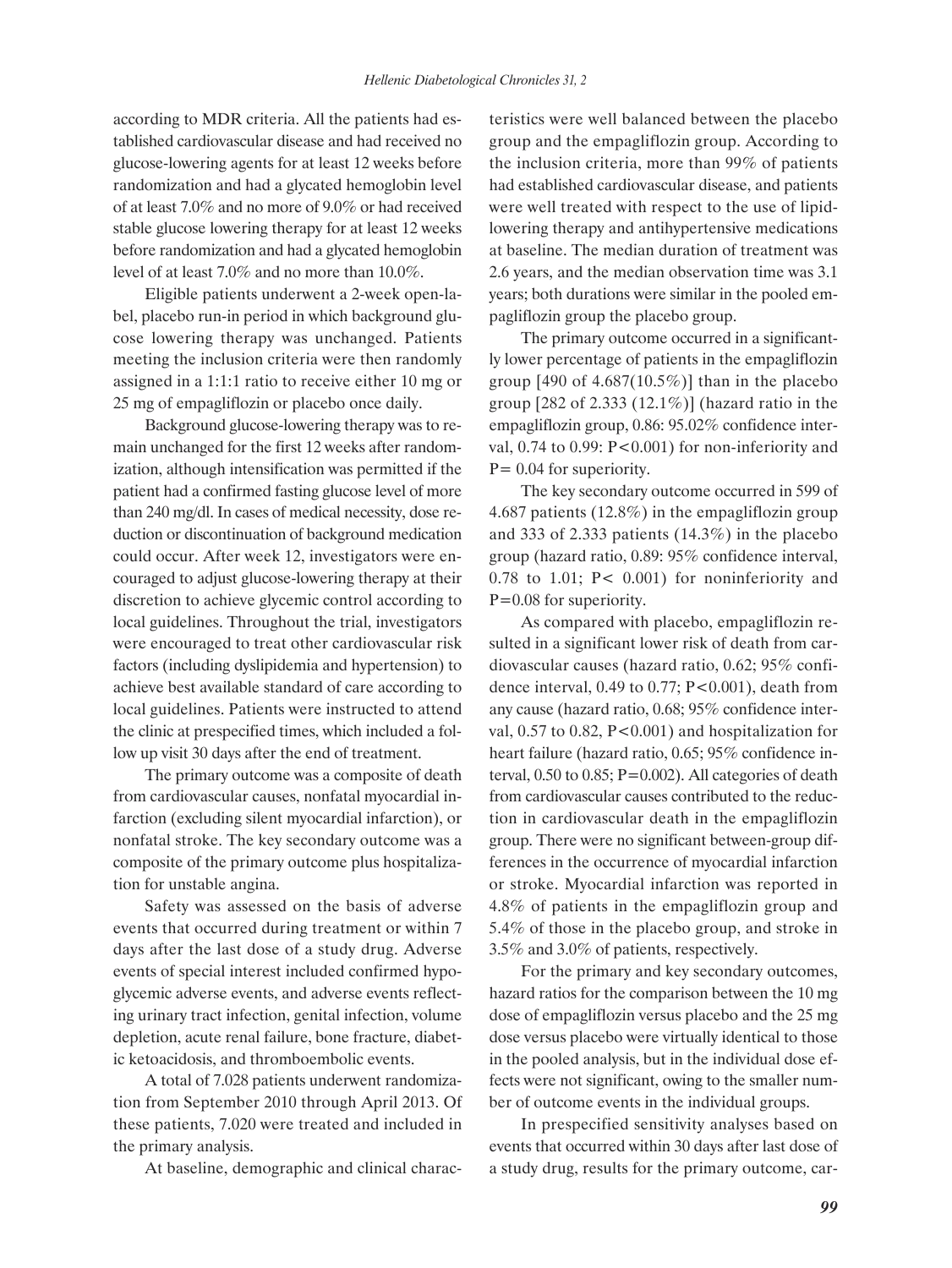diovascular death, myocardial infarction and stroke were consistent with the primary analyses, and the point estimate for the hazard ratio for stroke was closer to 1.00.

After 12 weeks, during which glucose-lowering therapy was to remain unchanged, the adjusted mean differences in the glycated hemoglobin level between patients receiving empagliflozin and those receiving placebo were -0.54 percentage points (95 confidence interval, -0.58 to -0.49) in the 10 mg group and -0.60 percentage points (95 confidence interval, -0.64 to -0.55) in the 25 mg group.

At week 94, the adjusted mean differences in the glycated level between patients receiving empagliflozin and those receiving placebo were -0.42 percentage points (95% confidence interval, -0.48 to -0.36) and -0.47 percentage points (95 confidence interval, -0.54 to -0.41), respectively. At week 206, the differences were -0.24 percentage points (95 confidence interval, -0.40 to -0.08) and -0.36 percentage points (95% confidence interval, -0.51 to -0.20).

Over the course of the study, empagliflozin, as compared with placebo, was associated with small reductions in weight, waist circumference, uric acid level, and systolic and diastolic blood pressure with no increase in heart rate and small increases in both LDL and HDL cholesterol. A higher percentage of patients in the placebo group received additional glucose-lowering medications (including sulfonylurea and insulin), antihypertensive medications (including diuretics), and anticoagulants during the trial, with no between-group difference in the receipt of lipid-lowering drugs.

The proportion of patients who had adverse events, serious adverse events, and adverse events leading to the discontinuation of a study drug were similar in the empagliflozin group and the placebo group. Genital infection was reported in a higher percentage of patients in the pooled empagliflozin group. The proportions of patients with confirmed hypoglycemic adverse events, acute renal failure, diabetic ketoacidosis, thromboembolic events, bone fracture, and events consistent with volume depletion were similar in the two study groups.

There were no relevant changes in electrolytes in the two study groups. Hematocrit values were higher in the empagliflozin groups than in the placebo group (mean[SD±]changes from baseline,  $4.8\% \pm 5.5\%$  in the group receiving 10 mg of empagliflozin, 5.05 (3%) in the group receiving 25 mg of empagliflozin, and  $0.9 \pm 4.7\%$  in the placebo group).

Benefits of empagliflozin were observed in a population with established cardiovascular disease in whom cardiovascular risk factors, including blood pressure and dyslipidemia, were well treated with the use of renin-angiotensin-aldosterone system inhibitors, statins, and acetylsalicylic acid. The reductions in the risk of cardiovascular death in the empagliflozin group were consistent across subgroups according to baseline characteristics.

Notably, reductions in the risks of death from cardiovascular causes and from any cause occurred early in the trial, and these benefits continued throughout the study. The relative reduction of 32% in the risk of death from any cause in the pooled empagliflozin group means that 39 patients (41 in the 10 mg group and 38 in the 25 mg group) would need to be treated during a 3-year period to prevent one death, but these numbers cannot be extrapolated to patient populations with other clinical characteristics.

Even though investigators were encouraged to adjust glucose-lowering therapy according to local guidelines, many patients did not reach their glycemic target, with an adjusted mean glycated hemoglobin level at week 206 of 7.81% in the pooled empagliflozin group and 8.16% in the placebo group. EMPA-REG OUTCOME trial was designed to assess the specific effects of empagliflozin on clinical outcomes, and the mechanisms behind the observed benefits are speculative. It is speculated that the mechanisms behind the cardiovascular benefits of empagliflozin are multidimensional and possibly involve changes in arterial stiffness, cardiac function, and cardiac oxygen demand (in the absence of sympathetic nerve activation), as well as cardiorenal<sup>21</sup> effects, reduction in albuminuria<sup>20</sup>, reduction in uric  $acid<sup>13-20</sup>$ , and established effects on hyperglycemia, weight, visceral adiposity and blood pressure<sup>13-20</sup>.

This trial provides data to support the long term use of empagliflozin, as well as strong evidence for a reduction in cardiovascular risk. As observed in previous trials, genital infection was more common in patients treated with empagliflozin.

Concern has been expressed about the renal safety of inhibitors of sodium-glucose cotransporter 2 over time. However, the percentage of patients with acute renal failure was lower in the empagliflozin groups than in the placebo group, and